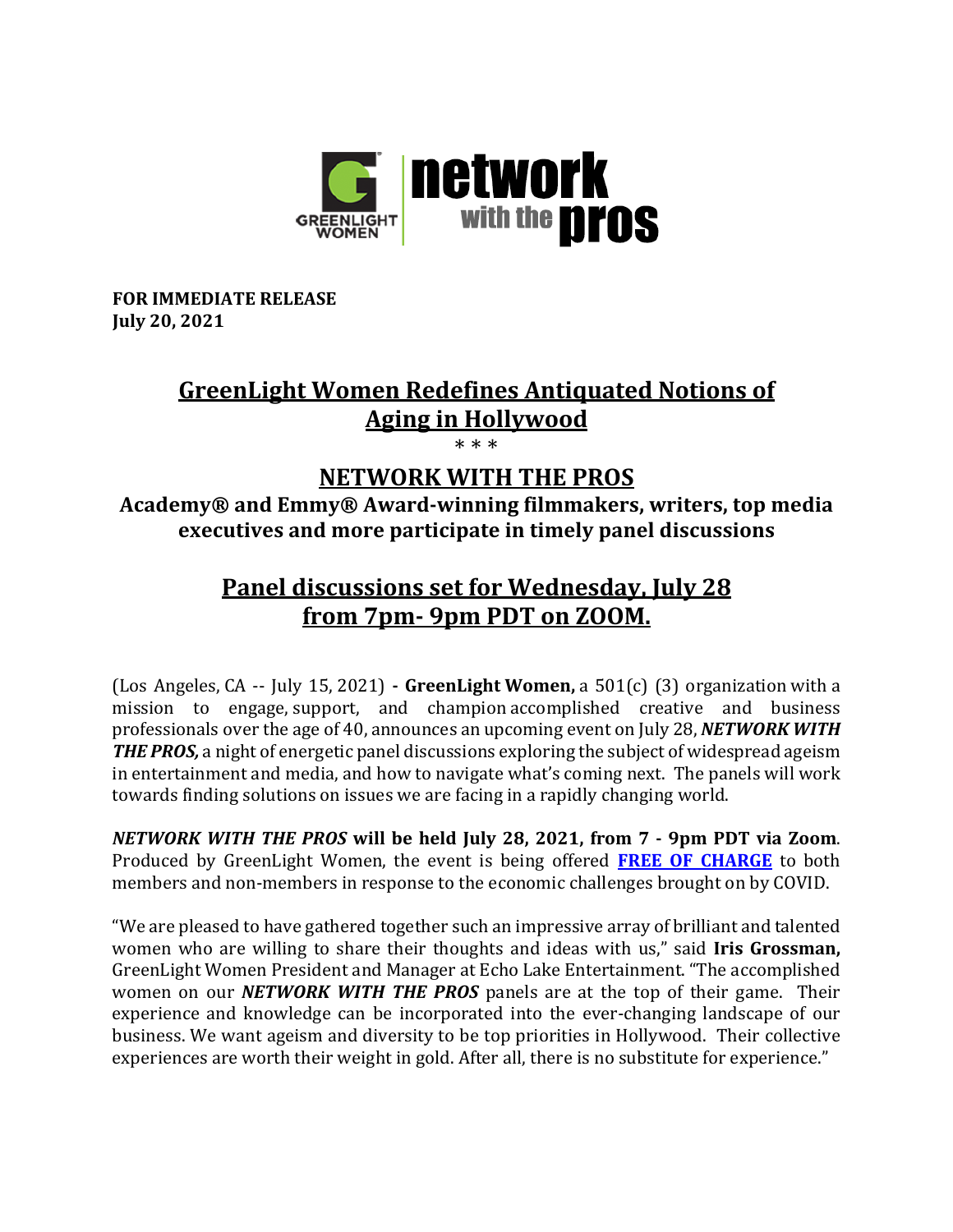The panels topics, panelists and moderators for *NETWORK WITH THE PROS* are:

Introduction by **Iris Grossman,** President of GreenLight Women / Manager, Echo Lake Entertainment

#### **I. WOMEN WHO PIVOT**

Personal journeys of successful writers, directors, producers, executives and other industry professionals as they reinvent themselves to fit the times.

**MODERATOR: Dana Sims**, Agent, CAA

#### **PANELISTS:**

Lisa Bruce, Producer "Darkest Hour," "The Theory of Everything" and Amazon's new series "Welcome to the Blumhouse"

**Nkechi Okoro Carroll, Executive Producer CW drama "All American" Kelly Edwards,** Writer, "Our Kind of People" and author of "The Executive Chair"

**Marcia Ross, Documentary Producer/Award-winning Casting Director** 

#### **II. AGEISM, THE HIDDEN BIAS**

How it affects us, how to thrive and when to fight back.

**MODERATOR: Lillah McCarthy, Producer/Executive Consultant/Coach** 

#### **PANELISTS:**

**Christine Lahti,** Academy®, Emmy® and Golden Globe®-winning actress/filmmaker **Marion Rosenberg**, Personal Manager/Producer **Nell Scovell**, TV writer, producer and director, Author of "Just the Funny Parts" and co-author "Lean In" **Ruby Yang**, Academy Award®-winning Producer/Director

#### **III. WHAT NOW?**

An industry in flux: where it is headed and how we can have the most impact in a structurally altered industry.

**MODERATOR: Ivy Kagan Bierman, Chair, Entertainment Labor Practice at** Loeb & Loeb, LLP; Director, Entertainment Track of the Entertainment, Arts and Sports Law Program, University of Miami Law School

#### **PANELISTS:**

**Hillary Bibicoff,** Transactional Entertainment Attorney, Holmes Weinberg **Karey Burke, President, 20th Century Television Shannon Gaulding, President, Groundswell Productions Tanya Lopez,** Executive Vice President Scripted Programming, Lifetime & LMN Marjan Safinia, Filmmaker, "And She Could Be Next"/IDA President, 2012-2018